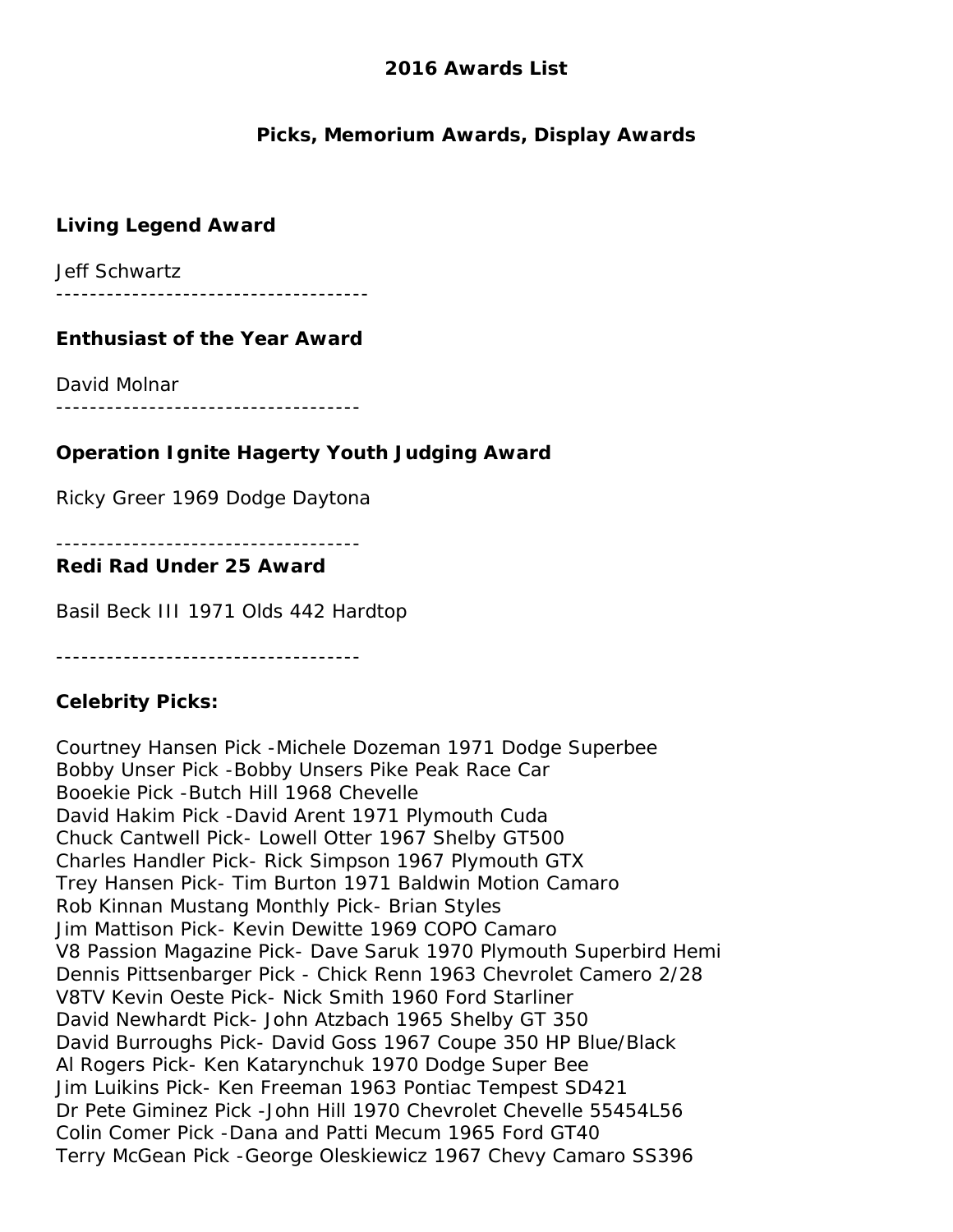Geoff Stunkard Pick- Robert Donahugh 1969 Yenko Stinger Don Keefe Pick- Matt Good 1968 Pontiac Lemans Convert Tim Costello Pick- Arnie Klann 1971 Dodge Challenger "Motown Missile" John Gunnell Pick- Richard and Pam Ellis 1965 Shelby Cobra Frank Pope of Vettester.com Pick-Barry Blomquist 1964 Corvette Coupe Car Chix Hottest Ride Pick -Roxy Starr 1970 Oldsmobile 442W-30 Drew Hardin Pick -Tors & Lars Skroder 1971 Plymouth Hemi Cuda Rob Wolf Pick- Mopar Collectors Guide Dave Wheeler 400+6 Fury Pink Piston Award Pam Beineke 1971 Dodge Charger Donny Brass Pick- William Kane 1966 Corvette 427/425 Reliable Little Mike & Cindy Pick Award -Tim Wellborn Color Chip Cuda Mustang Monthly Magazine Pick- Ron Brandau 1971 Mustang SCJ 429 John Machaquiero Hot Rod Magazine Pick- Mike Mancini 1967 Corvette 427/435 Ryan Brutt Pick- Scott Clausing 1969 Dodge Charger 500 Brando Pick- Jody Schmeisser 1969 Chervrolet Chevelle SS 396

---------------------------------------

### **Sponsor Picks:**

Mecum Auctions Pick -Lance Miller Purple People Eater Bill Stasek Chevrolet Pick -Phil Mitchell 1968 Chevrolet Yenko 427 Reliable Carriers Pick -Don and Mary Lee Fezell 1963 Impala Z11 "Old Reliable" The Brothers Collection Pick- George Oleskiewicz 1967 Chevy Camaro SS396 South Oak Dodge Pick- Jim Keyes 67 Dodge R/T MASCAR Pick- Phil Smith 1970 428 CJ Convertible Magnum Auto Restoration Pick-Nickey Performance Pick Denny Guest 1965 Plymouth Satellite American Muscle Car Restoration, Inc Pick- Jim Mattison 1962 Chevrolet Impala SS-Z11 Corvette Central Pick- Ronald Froman 1967 Chevrolet Corvette DFT Details Pick-Michael Callahan 1969 Mercury Cyclone Spoiler 11 Apex AutoSports Pick- Ed McClarty 1970 Boss 429 Midwest MuscleCar Restorations Pick- Frank Chicherchia 1969 Chevrolet Chevelle Yenko Troy Angelly Restorations Pick-Christian McCarter 1973 Pontiac Formula 455 Vans Auto Parts Pick- Tim Wellborn 1971 Black Charger R/T Sunroof Hot Rod Chassis & Cycle Pick- Bill Skinner 1966 Corvette Daytona SEMO Classic Mustang Pick -Stefano Bimbi 1970 Cougar Eliminator Hagerty Pick- Jeff/Vickie Saewert 1971 Plymouth GTX Daves Nostalgia Pick- The Brothers Collection 1971 GTO Judge Convertible Trailex Aluminium Trailers Pick- Rod Kotiga 1973 Bladwin/Motion Chevelle Corvette Legends Pick- Kevin MacKay 1966 Corvette Coupe L88 Phoenix Graphix-Mopar Pick- Michael Parent 2015 Dodge Challenger T/A Phoenix Graphix- GM Pick- Bruce Hoffberger 1967 Chevrolet Camaro Phoenix Graphix-Ford Pick- Kevin Manley 1970 Ford Mustang Phoenix Graphix-AMC Pick- Zach Straits 1969 American Mot NCM Insurance Pick- Tim Pestinger 1970 Monte Carlo prepared by Dick Harrell Grundy Worldwide Pick- Kent Hussey 1963 Chevy Corvette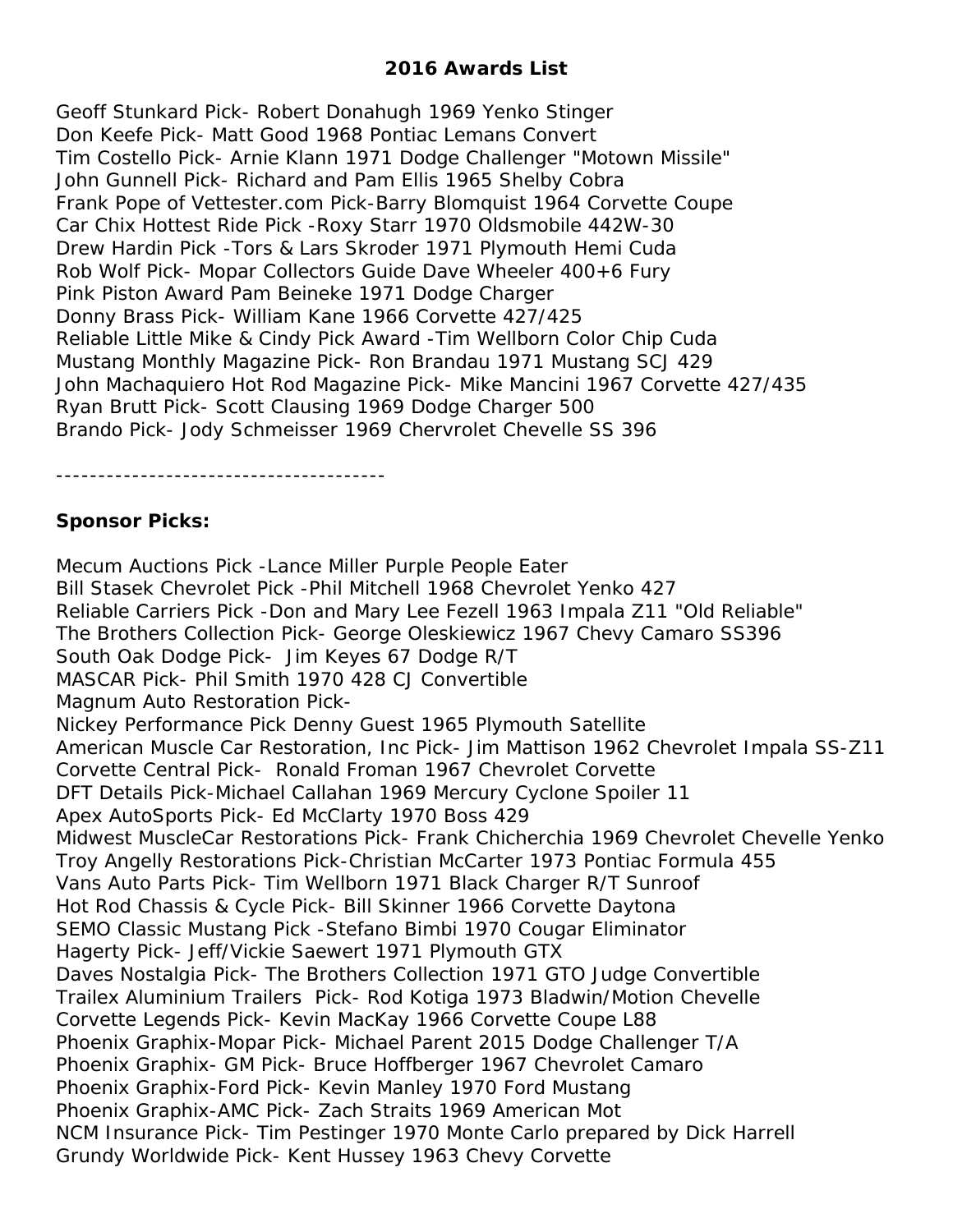Wellborn Muscle Car Museum Pick- 1970 Charger RTT Sunroof Michael Irvine Pick- Kevin Kuypers 1971 Challenger R/T Frank Badalsons American Performance LLC Pick- Tors & Lars Skroder 1971 Plymouth Hemi Cuda Carlisle Events Ford Pick- Irwin Kroiz 1965 Shelby GT-350R Carlisle Events Mopar Pick- Paul McGhee 1970 Plymouth GTX Carlisle Events GM Pick- Shander-Nikolas Collection 1973 Pontiac Trans AM 455 SD Carlisle Events Corvette Pick- Bill Skinner 1966 Corvette #67 Racer Iron Gate Motor Condos Pick- Dave Glass 1963 Corvette Split Window Coupe David Snyder Car Art Eye Candy Award Pick- Terry Wiener 1971 Javelin AMX Rideon Appraisals Pick- Ken Nagel 1966 Mercury Montclair Koolestuff Pick- Randy Moreau 1968 Impala SS MK Insurance Leading Lady Owned by a Woman Ford Pick- Glenda Yoder 1966 Ford Fairlane MK Insurance Leading Lady Owned by a Woman GM Pick- Christine Fletcher 1959 Pontiac Catalina SW MK Insurance Leading Lady Owned by a Woman Mopar Pick- Donna Randall 1927 1971 Cuda 440-6 Survivor MK Insurance Leading Lady Owned by a Woman Pick- Samantha Styles 1967 Shelby GT500 Conv. Titan Lifts Pick- Teddy Telesz Jr. 1968 Chevy Camero 228RS Pro-Arc Shining Star Award- Basil Beck III 1971 Olds 442 W30 Pro-Arc Shining Star Award- Cody Ingrassia 1968 Dodge Dart GT Pro-Arc Shining Star Award- Jacob Dykstra 1987 Buick Regal T-Type Pro-Arc Shining Star Award- Sydney Wonderling- Allison Legacy Car w/ WMBCF Redi Rad Pick - Mr. Nelson Bove 1964 Studebaker Daytona The SuperCar Registry Pick- Chuck Friedlander 1967 Pontiac Catalina 2+2

------------------------------------------

### **Club Picks:**

Bad Bowties Pick- Gord Rempel 1958 Chevy Nomad Chicago Gearheads Pick- Ken Nagel 1959 Impala Conv. FI 45PO Windy City Goats Pick- Jim Norton 1966 Pontiac GTO Studebakers Drivers Club Pick- Mark Hassett 1972 Yenko Stinger Vega Rumblurz Pick- Dan McGuire 1975 GTO Best of Mopar Alley -Rich Schmidt & Brian Schmidt1970 Challenger R/T & Challenger **SRT** 

-----------------------------------------

#### **In Memorium Awards:**

Matt Duque Memorial Award- George Fage 1958 Belvidere Helen Gibb Memorial Award- Grady Burch 1969 Chevrolet COPO Camaro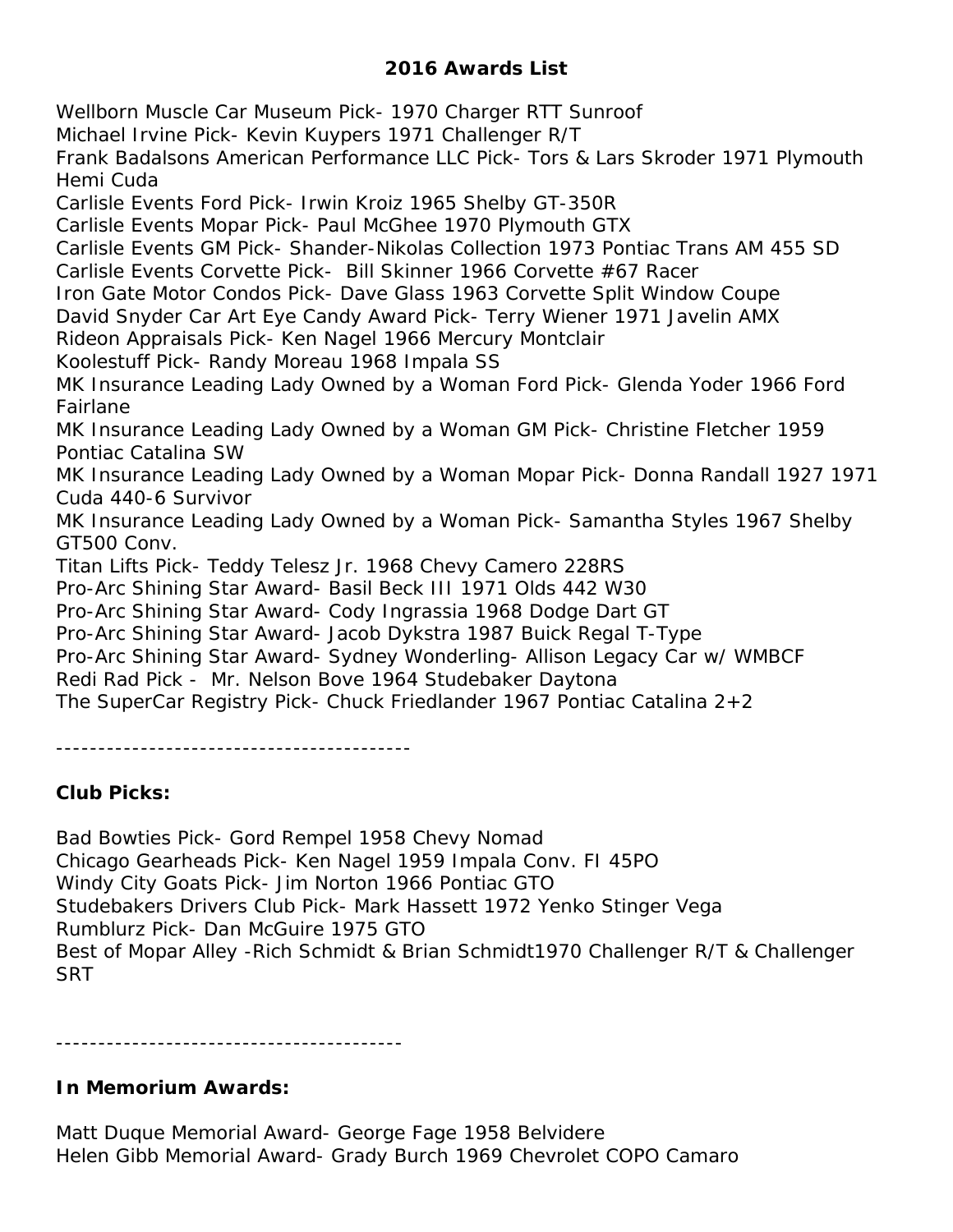Ron Spahr Memorial Award- John Langston Edmun Lis Memorial Award- Rick Mahoney 1969 Lost Trans Am Convertible

### **Other Awards:**

Outstanding Display -Jody Schmeisser 1969 Chervrolet Chevelle SS 396 Outstanding Display - Mike and Kathy Blaser 1967 Chevelle Outstanding Display- Chris Ingrassia 1974 Starsky & Hutch Gran Torino Outstanding Display- Andre Baritelle 1966 Corvette Outstanding Display- Tony King 1969 Shelby GT 500 Outstanding Display - George Fage 1958 Belvidere

# **MCACN Street Stock/Custom Modified Awards 2016**

Street Stock Judging is for modified cars or restored/stock cars not desiring the intense Concours style judging.

# **Bronze Street Stock**

------------------------------------------

# **Silver Street Stock**

Tracy Arrington 1961 Ford Galaxie Starliner Chris Constante 1955 Chevrolet Bel Air Billy DelFiacco 1967 Ford Mustang Dino Di Paolo 1969 Plymouth Road Runner Theresa and Elliot Ek 1971 Plymouth Cuda Bob Jacobs 1965 Chevrolet Impala Wagon Carlos Morales 1971 Chevrolet Monte Carlo Ramon Ortiz 1971 Chevrolet Monte Carlo (8)

-----------------------------------------

# **Gold Street Stock**

Steve Bachorski 2015 Chevrolet Camaro Z/28 Tim Barthel 1987 Buick Grand National Chuck Batinovic 1968 Pontiac GTO RA II John Batka 1963 Studebaker Avanti Michael Berry 1971 Chevrolet Chevelle SS Mike & Kathy Blaser 1967 Chevrolet Chevelle Barry Blomquist 1964 Chevrolet Corvette Mike Blondin 1970 Chevrolet Chevelle Ken Braun 1965 Pontiac GTO Tim Burlingame 1967 Ford Mustang Michael Callahan 1969 Mercury Cyclone Spoiler II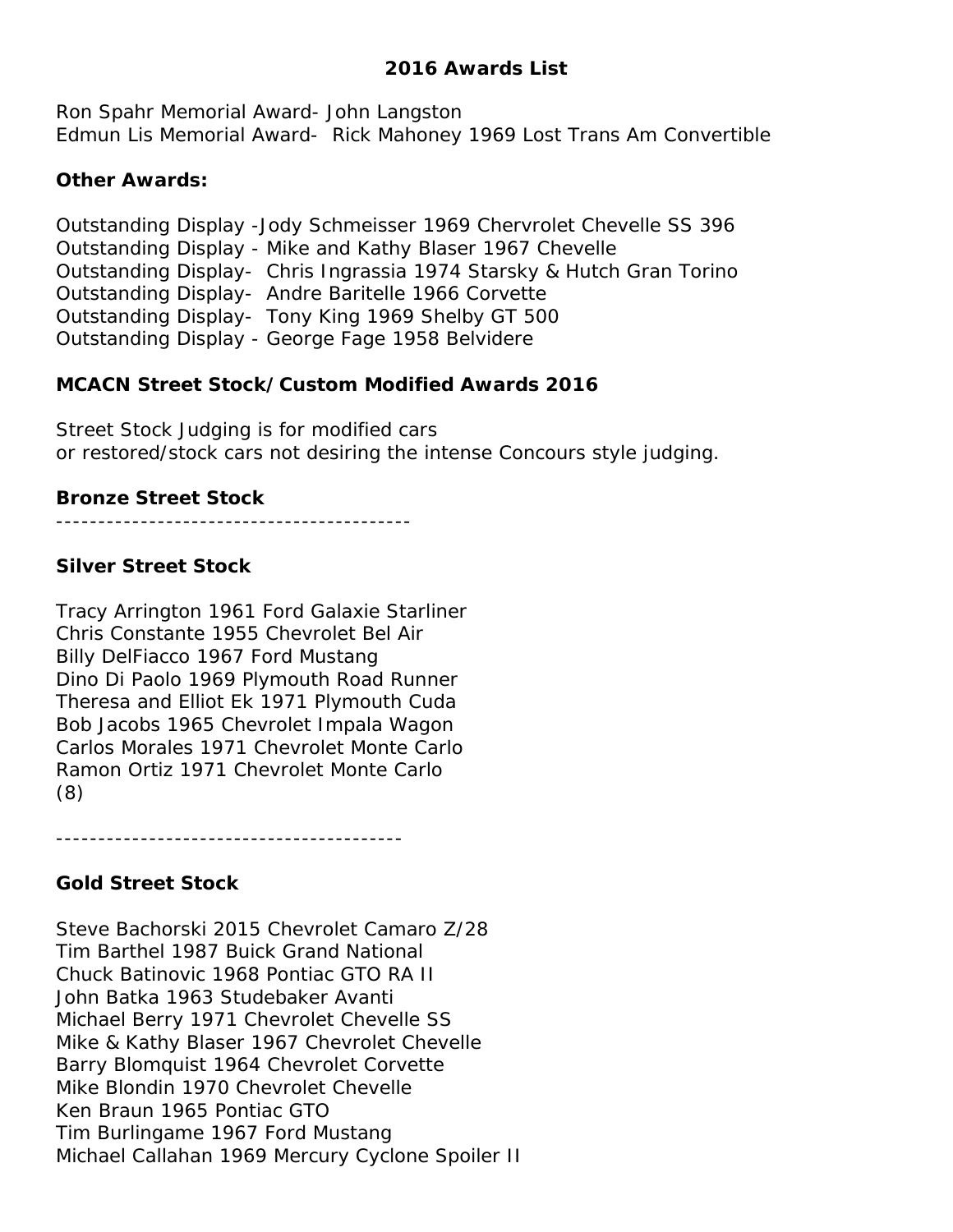Kevin Callahan 1970 Pontiac GTO Carissa Casimer 1995 Chevrolet Camaro Jeff Chaltin 1966 Chevrolet Chevelle Paul Christophersen 1969 Dodge Charger Guy Conenna 1968 Buick GS California Terry D'Anca 1964 Chevrolet Nova Mike Derr 1977 Pontiac Lemans GT Sport Coupe Joe DiGiovanni 1966 Ford Mustang Steven Dik 1968 Mustang Michele Dozeman 1971 Dodge Charger Super Bee Robert Dunahugh 1969 Chevrolet Yenko Corvair Catherine & Clyde Dunphy 1969 Ford Mustang Mach 1 Steve Engberg 1969 Ford Mustang George Fage 1958 Plymouth Plaza Christine Fletcher 1959 Pontiac Catalina Station Wagon Roger Franson 1970 Mercury Cyclone GT Richard Gies 1966 Dodge Charger Joe Glassie 1928 Ford Model A Jim Gollwitzer 1972 Chevrolet Chevelle Ralph Gonzalez 1964 Chevrolet Chevelle Malibu SS Ricky Greer 2017 Dodge Viper ACR Extreme Aero Gil Haas 1971 Plymouth Barracuda Jim & Karen Hayes 2016 Dodge Challenger Scat Pack Butch Hill 1968 Chevrolet Chevelle Brad Hofvander 2012 Cadillac CTS-V Wagon George Huisman 2016 Dodge Challenger Matt Hurta 1971 Chevrolet Corvette Art Idler 1971 Plymouth GTX Chris Ingrassia 1974 Ford Grand Torino Sport Cody Ingrassia 1968 Dodge Dart GT Darryl Karwoski 1967 Chevrolet Camaro SS/RS Kevin Keith 1968 Dodge Charger Bob Kent 1966 Chevrolet Malibu Jim Keyes 1967 Dodge Coronet R/T Jim Keyes 1967 Plymouth Belvedere GTX Jeff Klomp 1964 Chevrolet El Camino Jeff Kolar 1967 Mercury Cougar Joseph Kouba 1967 Pontiac Firebird Danny Krier 1969 Chevrolet Chevelle Brent & Michelle Kultgen 1970 Plymouth Superbird Jim LaLoggia 1964 Dodge 330 Michael Littlejohn 1972 Buick Skylark GS Stage 1 Sun Coupe Randall Lowe 1971 Plymouth Satellite Chuck and Kim Mabe 1965 Pontiac GTO Ken Maisano 1971 Plymouth ProTouring Duster Lonnie Marshall 2008 Ford Shelby Johnny Matney 2012 Chevrolet Camaro RS/SS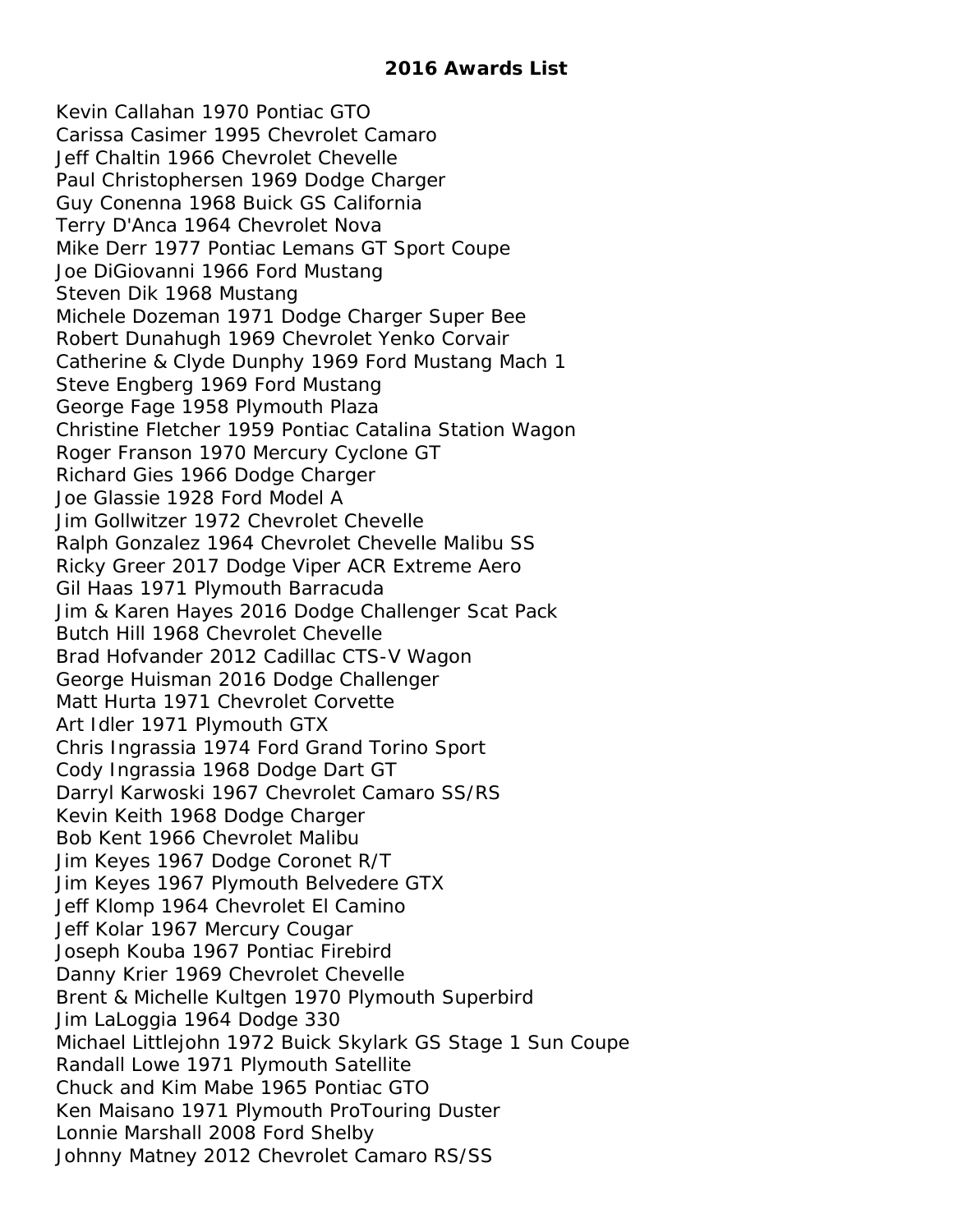Jim Mays 1966 Chevrolet Chevelle Joe McGowan 1987 Buick Grand National Charles Melau 1973 Chevrolet Pickup Jennifer Murphy 1966 Pontiac GTO Kip Murphy 1969 Chevrolet Camaro Daryl Nelson 1969 Mercury Montego MX Rod Nevirauskas 1974 Plymouth Roadrunner Lowell Otter 1967 Shelby GT-500 Michael Parent 2015 Dodge Challenger T/A Ted Paulson 2010 Chevrolet Camaro SS Mike and Ann Pilcher 1967 Pontiac Firebird Larry Pink 1971 Chevrolet Camaro SS Gord Rempel 1958 Chevrolet Nomad William Rivera 1970 Chevrolet Corvette Convertible Eric Rodanhisler 1969 Chevrolet Chevelle SS 396 Juan Rodriguez 1987 Buick Turbo T-Type Shannon Rowland 1955 Chevrolet 210 Jerry Schaus 2006 Chevrolet Corvette Rich Schmidt 2011 Dodge Challenger Rich Schmidt 1970 Dodge Challenger Steve Schrimscher 1973 Plymouth Cuda John and Peggy Sieffert 1958 Chevy Impala Mike Slaughter 1967 Chevrolet Camaro SS Ralph Smith 1966 Ford Shelby 350 R Mustang Clone Roger Stolarick 1966 Chevrolet Chevelle SS Zach Straits 1969 American Motors Hurst SC/Rambler Roland Stuckart 1974 Dodge Challenger Paul Swanson 2012 Dodge Challenger AFR Stage III 'Cuda Chris Vegas 1987 Buick Regal Turbo William & Gloria Warzynski 1965 Pontiac GTO Jason Winiarz 1970 Plymouth Barracuda John Wright 1965 Pontiac GTO Convertible (90)

**Concours For Original or Restored to Factory Stock Original Cars**

-------------------------------------------------------------

# **Bronze Concours**

George Hansen 1973 Cadillac Eldorado Randy Hayungs 1970 Dodge Challenger RT/SE Dan Purcell 1963 Pontiac Catalina

-------------------------------------------------

### **Silver Concours**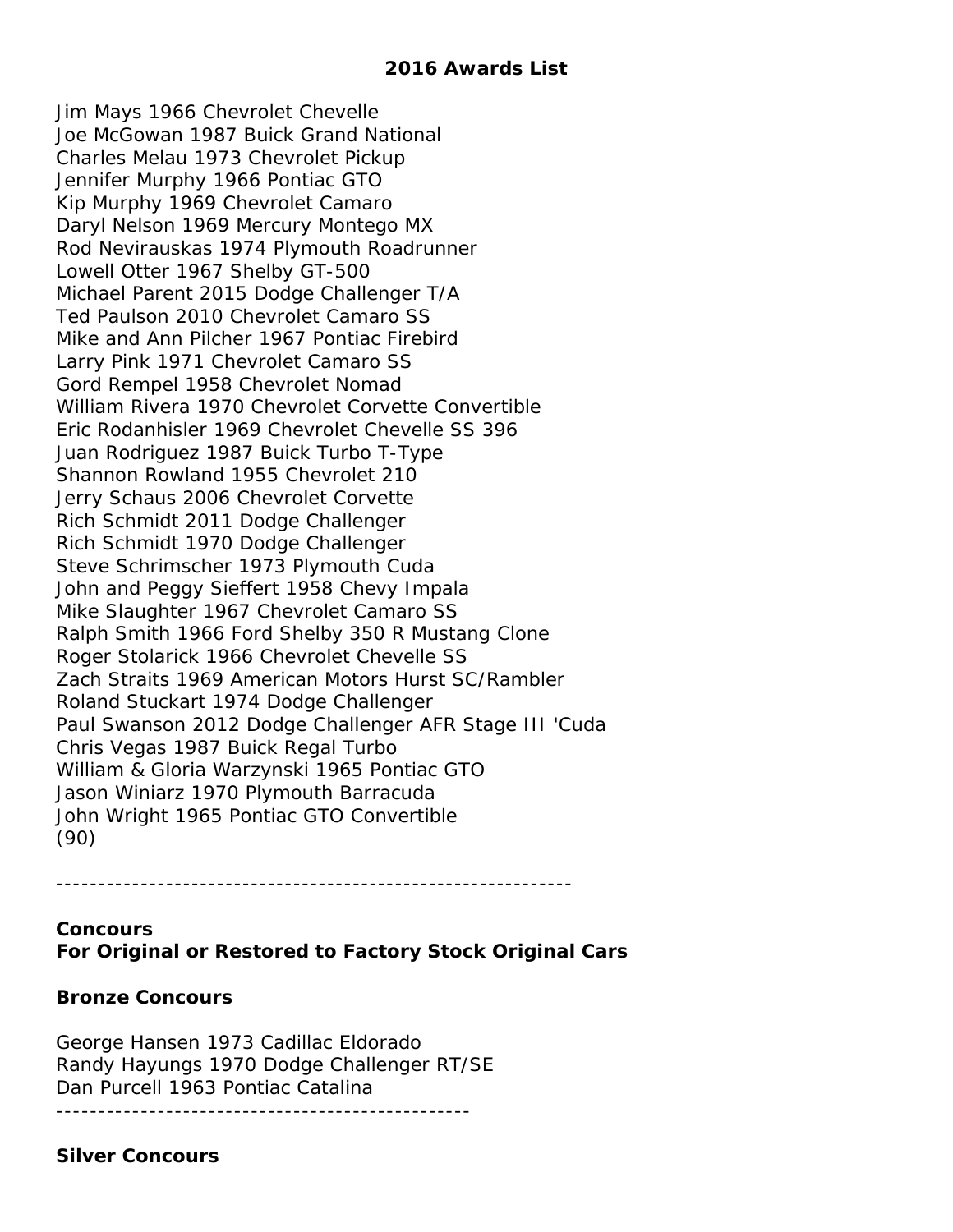Bruce Arenson 1969 Chevrolet Chevelle SS Darwin Foster 1968 Dodge Charger R/T Matt Good 1968 Pontiac LeMans Kevin Kuypers 1971 Dodge Challenger R/T Chris MacAllister 1965 Shelby GT-350 Paul McGhee 1970 Plymouth GTX Tom Petruzzalli 1972 Chevrolet Corvette Coupe Gerald Pockrus 1970 Chevrolet Camaro Bruce Post 1968 Chevrolet Corvette Mike Ruhl 1967 Chevrolet Impala Sport Coupe Jeffrey Stranak 1969 Chevrolet Corvette L89 Tom Waite 1971 Plymouth 'Cuda 440+6 Jason Zolper 1969 Dodge Charger ---------------------------------------------------------

# **Gold Concours**

Tom Abrams 1970 Mercury Cougar Boss 302 Eliminator Tom Abrams 1971 Plymouth Cuda' 440+6 James Andrews 1973 Pontiac Formula SD-455 David Arent 1971 Plymouth 'Cuda Frank Arone 1970 Chevrolet Camaro Z/28 Stefano Bimbi 1970 Oldsmobile 442 W-30 Dan Bishop 1970 Chevrolet Chevelle LS6 Tony Bonafide 1969 Oldsmobile 442 W-30 Marty Burke 1969 Mercury Cyclone CJ Danny Caldwell 1969 Mercury Cyclone CJ Steve Chopko 1967 Chevrolet Chevelle L79 Dwayne Collins 1987 Buick Grand National Larry Cutting 1971 Ford Mustang Boss 351 Terry Davis 1966 Chevrolet Chevelle SS Terry Davis 1966 Chevrolet Chevelle SS Tom Durdahl 1972 Chevrolet Corvette LT1 Bruce Everly 1967 Chevrolet SS 427 Convertible John Fairleigh 1974 Pontiac Trans Am SD 455 Ed Fennessy 1986 Chevrolet Monte Carlo SS Kirt Fryer 1971 Ford Mustang SCJ 429 Ward Gappa 1970 Chevrolet Chevelle LS6 Thomas Gehlhaar 1968 Ford Mustang Fastback S-Code Craig Golz 1965 Shelby GT350 Craig Golz 1967 Chevrolet Impala SS 427 Marvin & Darla Gott 2007 Shelby GT-500 Ricky Greer 1969 Dodge Daytona Rich Guminski 1966 Dodge Coronet 500 Rich Haydinger 1964 Shelby Cobra John Hill 1970 Chevrolet Chevelle SS454 LS6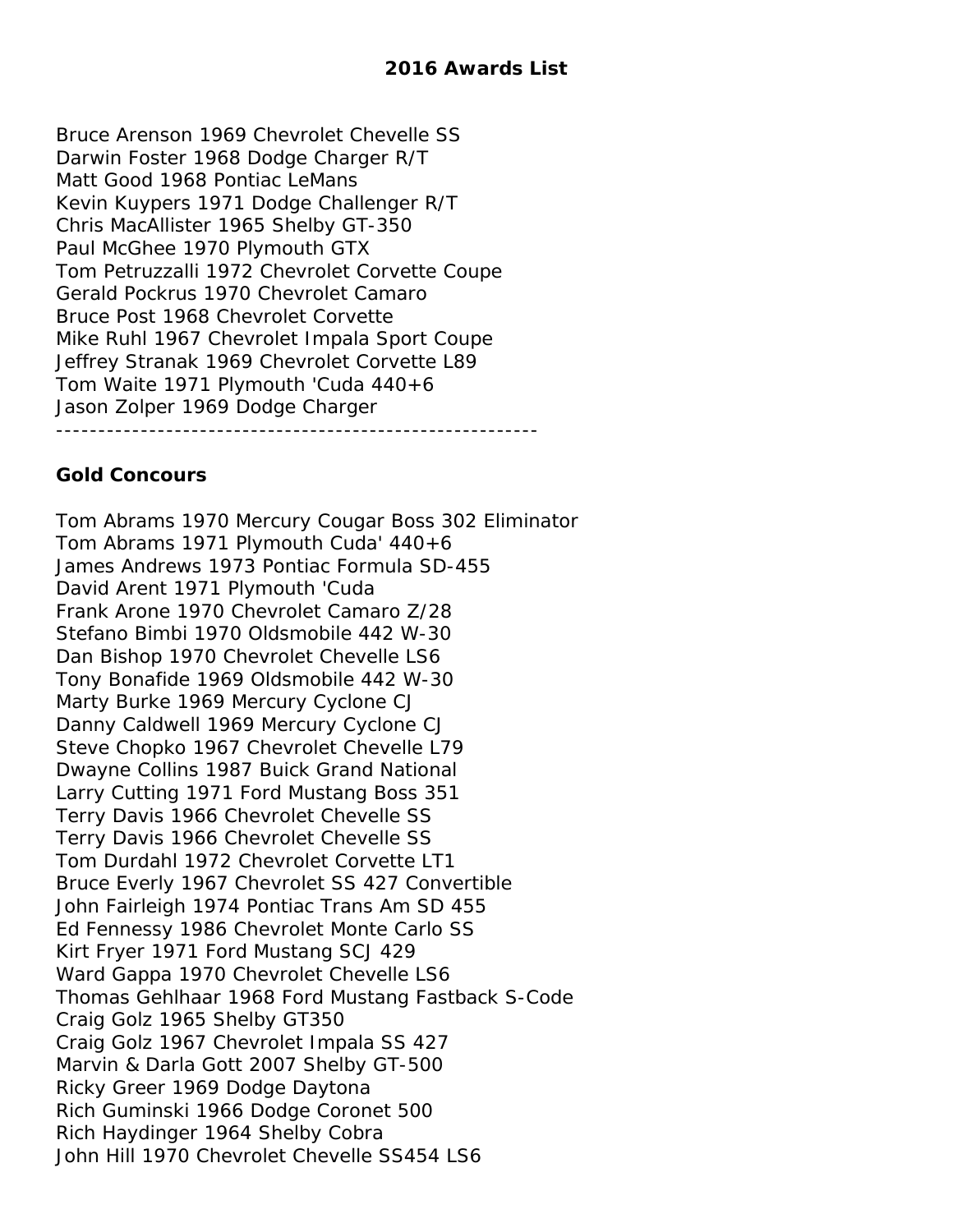Bruce Hoffberger 1967 Chevrolet Camaro Indy 500 Pace Car Jerry Hubble 1970 Dodge Charger R/T SE Joel Johnson 1971 Dodge Charger SE Ken Katarynchuk 1970 Dodge Super Bee Tony King 1969 Shelby GT-500 First Pre- Production Convertible Ron Kirk 1971 Ford Torino Cobra Chuck Knudson 1969 Ford Fairlane Cobra Mike Kreseski 1969 Dodge Super Bee Finley Ledbetter 1971 Ford Mustang Boss 351 Lance Lindenmuth 1974 Pontiac Trans Am SD-455 Charles Lingenfelter 1968 Hurst Oldsmobile Craig P. Long 1968 Chevrolet Camaro Chris MacAllister 1973 Pontiac Trans Am SD455 Mike Mancini 1970 Buick GSX Mike Mancini 1967 Chevrolet Corvette 427/435hp Kevin Manley 1970 Ford Mustang Boss 429 Andrew McCall 1992 Chevrolet Camaro Ed McClarty 1970 Ford Mustang Boss 429 Fastback Dan & Julie McGuire 1971 Pontiac GTO Phil Mitchell 1969 Chevrolet COPO Camaro Randy Moreau 1968 Chevrolet SS 427 Ken Nagel 1956 Mercury Montclair Ken Nagel 1959 Chevrolet Impala Shandler- Nikolas Collection 1973 Pontiac Trans Am Super Duty 455 Jim Norton 1966 Pontiac GTO Patrick O'Leary 1968 Plymouth Hemi Road Runner George Oleskiewicz 1967 Chevrolet Camaro Ajesh Parikh 1971 Buick GS Stage 1 Oliver Pask 1970 Chevrolet Chevelle SS454 LS6 Gerald Pockrus 1968 Plymouth GTX Dominic Presty 1966 Chevrolet Corvette Dr. John Randall 1971 Pontiac GTO Judge Chick Renn 1968 Chevrolet Camaro Z/28 Wayne Robinson 1969 Chevrolet Z28 Camaro Philip Roitman 1973 Buick Century Gran Sport Robert J. Russo 1965 Pontiac GTO Carl Rychlik 1970 Buick Gran Sport Stage 1 Dave Saruk 1970 Plymouth Superbird Tim Schell 1969 Chevrolet L89 Camaro RS SS Tim Schell 1969 Chevrolet RS COPO Camaro Jody Schmeisser 1969 Chevrolet Chevelle SS396 Nick Smith 1960 Ford Starliner Mike Sobotka 1971 Buick GS Stage 1 Convertible Mike Sobotka 1971 Buick GSX Roxy Starr 1970 Oldsmobile 442 W-30 John & Gwen Steger 1969 Pontiac Trans-Am Jon Stouffer 1969 Dodge Charger Daytona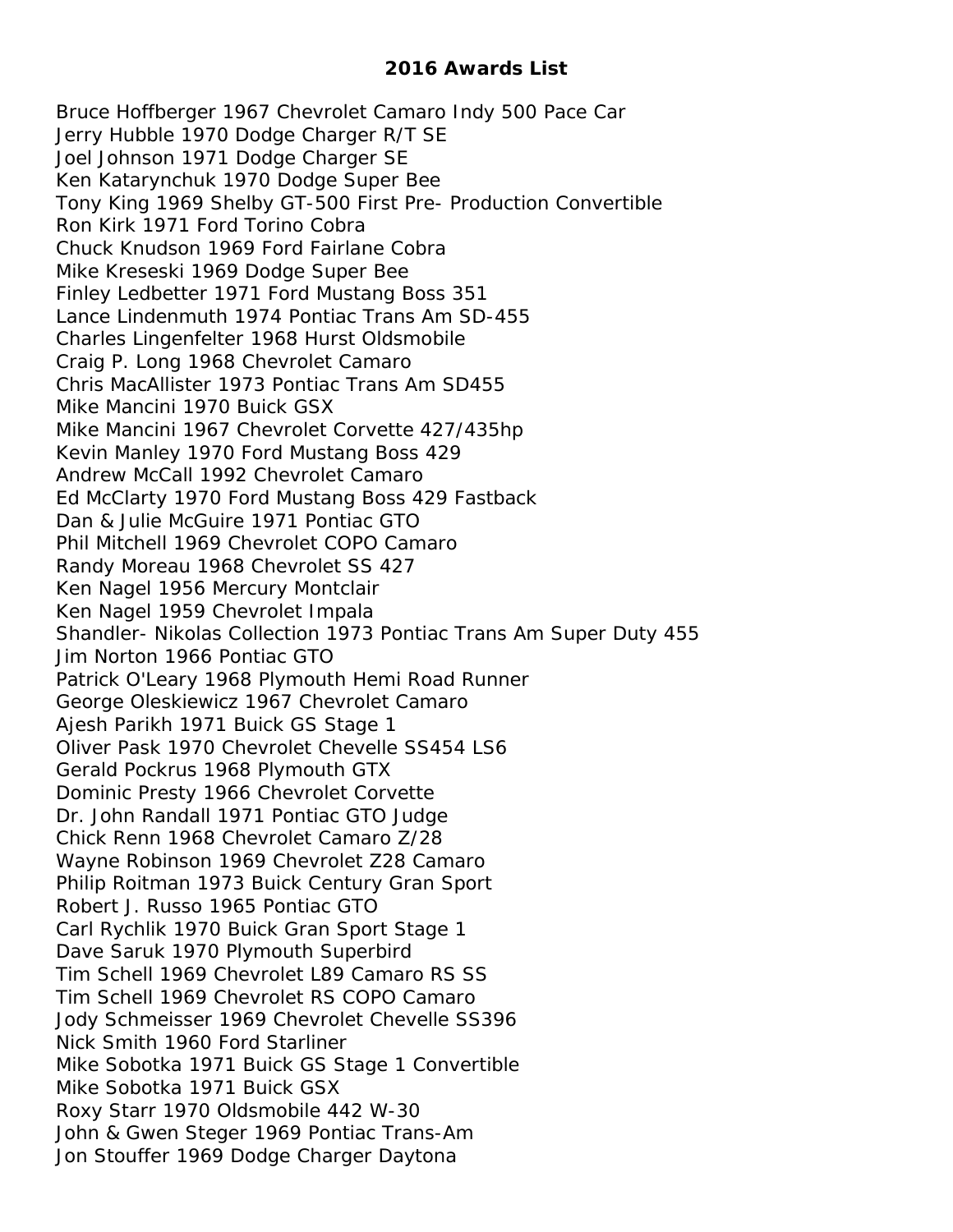Arild Thu 1969 Mercury Cougar XR7 Paul Lesiczka & Tom Coughlin 1970 Pontiac GTO Chase VanDyne 1970 Ford Mustang Boss 302 Steve Whittaker 1964 Pontiac GTO Darryl Wischnewsky 1969 Plymouth Road Runner Bill Woessner 1970 Dodge Charger R/T- SE Dave Wyrwas 1971 Ford Mustang Boss 351 Mike and Glenda Yoder 1966 Ford Fairlane GT George Young 1968 Plymouth Road Runner (86)

### **Day 2 or Period Correct Concours**

For Cars Modified within 1 year of manufacture or restored in such a way that all modifications are period correct within 1 year of manufacture of vehicle. (especially for Dealer Modified Cars ie Nickey, Yenko, Mr. Norms etc

**Bronze Day 2 Concours**

**----------------------------------------------**

#### **Silver Day 2 Concours**

John Lettner 1967 Ford Fairlane GT Josh & Mark Meldrum 1985 Pontiac Firebird Trans Am

------------------------------------------------

### **Gold Day 2 Concours**

Gerry Bailey 1967 Chevrolet Camaro SS/RS Chuck Batinovic 1970 Pontiac GTO Judge Grady Burch 1969 Chevrolet COPO Camaro Kurt Burdick 1969 Chevrolet Chevelle SS396 300 Deluxe Tim Burton 1971 Chevrolet Baldwin Motion Camaro Phase III LS6 Philip Castaldo 1957 Chevrolet 150 Frank Chicherchia 1969 Chevrolet Yenko 427 Chevelle Jim Daniels 1968 Chevrolet Nickey Corvette Jim & Michelle Eskridge 2010 Chevrolet Camaro RS/SS Denny Guest 1965 Plymouth Irwin Kroiz 1966 Shelby Cobra 427 Motion Brent & Jeff Kultgen 1969 Dodge A12 Super Bee Jim Mattison 1962 Chevrolet Impala Z11 Jim & Ruth McGreal 1968 Chevrolet Camaro RS/SS 396 Phil Mitchell 1968 Chevrolet Yenko 427 Rallye Sport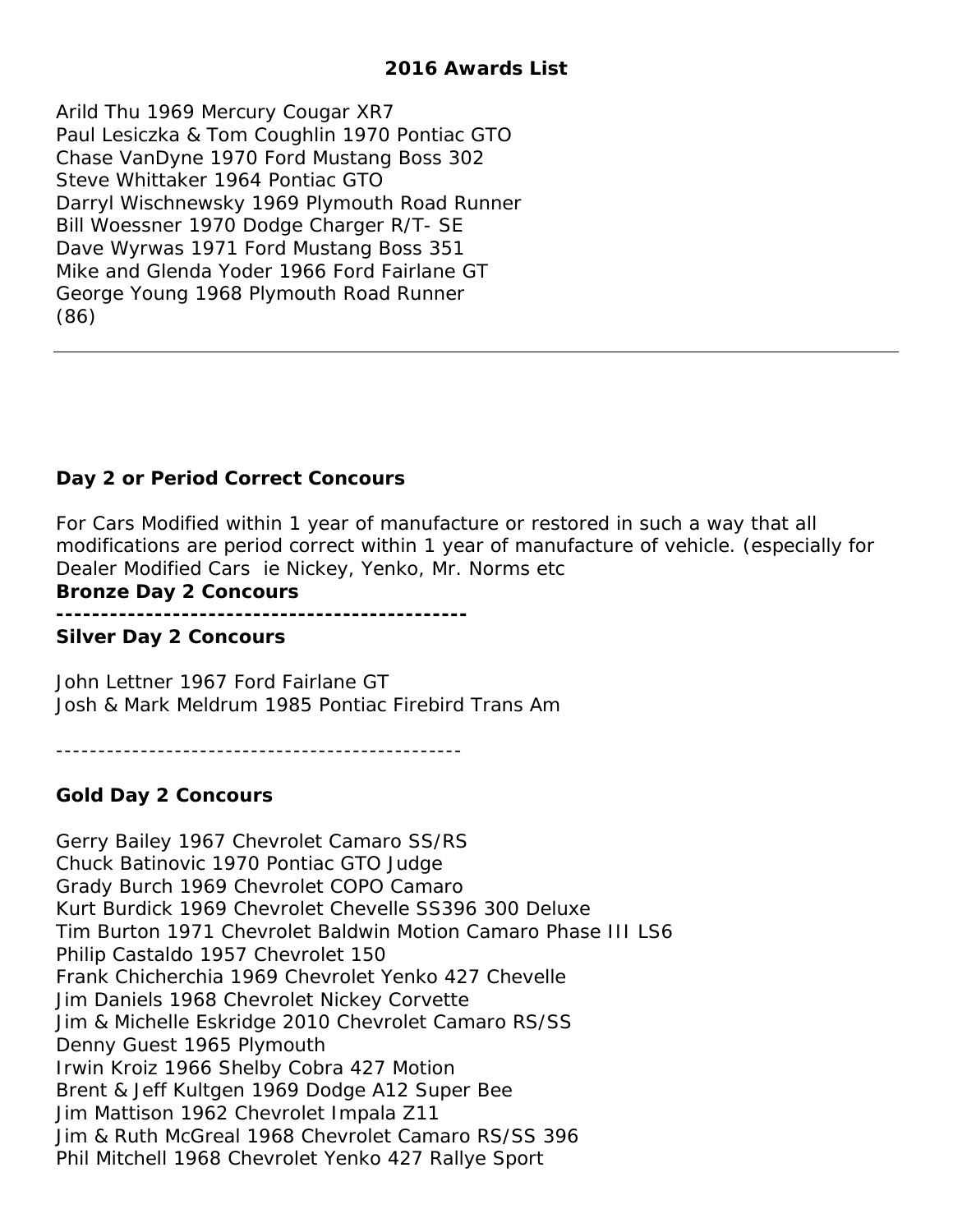Daryl Nelson 1968 Ford Torino GT Paul Philips 1967 Dodge Coronet R/T Dan Reimer 1969 Chevrolet Chevelle Tim Schell 1969 Chevrolet COPO ZL1 Camaro Tim & Tracey Schuetz 1968 Chevroley Camaro SS Doug Schultz 2010 Chevrolet Camaro SS HTR600 Rick Simpson 1971 Plymouth 'Cuda 440+6 Rick Simpson 1967 Plymouth GTX Mickey Tate 1969 Dodge Dart GTS Rick Thayer 1963 Ford 300 427 SOHC (25)

-----------------------------------------------------------

# **Triple Diamond Award Winners Presented by Corvette Central**

# **2016 Triple Diamond Award Winners:**

Robert & J.R. Amantea 1963 Chevrolet Corvette James Anderson 1969 Chevrolet Corvette James Anderson 1971 Chevrolet Corvette James Anderson 1965 Chevrolet Corvette James Anderson 1971 Chevrolet Corvette Steve Bramati 1967 Chevrolet Corvette Dave Brewer 1955 Chevrolet Corvette J. Michael Burkholder 1969 Chevrolet Corvette Gene and Linda Castrovillo 1954 Chevrolet Corvette Bob & Dottie Connolly 1967 Chevrolet Corvette Tom DeBold 1960 Chevrolet Corvette Ronald Froman 1967 Chevrolet Corvette Donald Ghareeb 1967 Chevrolet Corvette Donald Ghareeb 1969 Chevrolet Corvette David Goss 1967 Chevrolet Corvette Tom & Alisa Green 1967 Chevrolet Corvette Kent Hussey 1963 Chevrolet William Kane 1966 Chevrolet Corvette Jayma "Kamerling" Kurnat & Thomas Kurnat 1972 Chevrolet Corvette Tim DeAtley & Lynda Stewart 1981 Chevrolet Corvette Robert O'Neill 1965 Chevrolet Frank Pelly 1965 Chevrolet Corvette Gerald Pockrus 1963 Chevrolet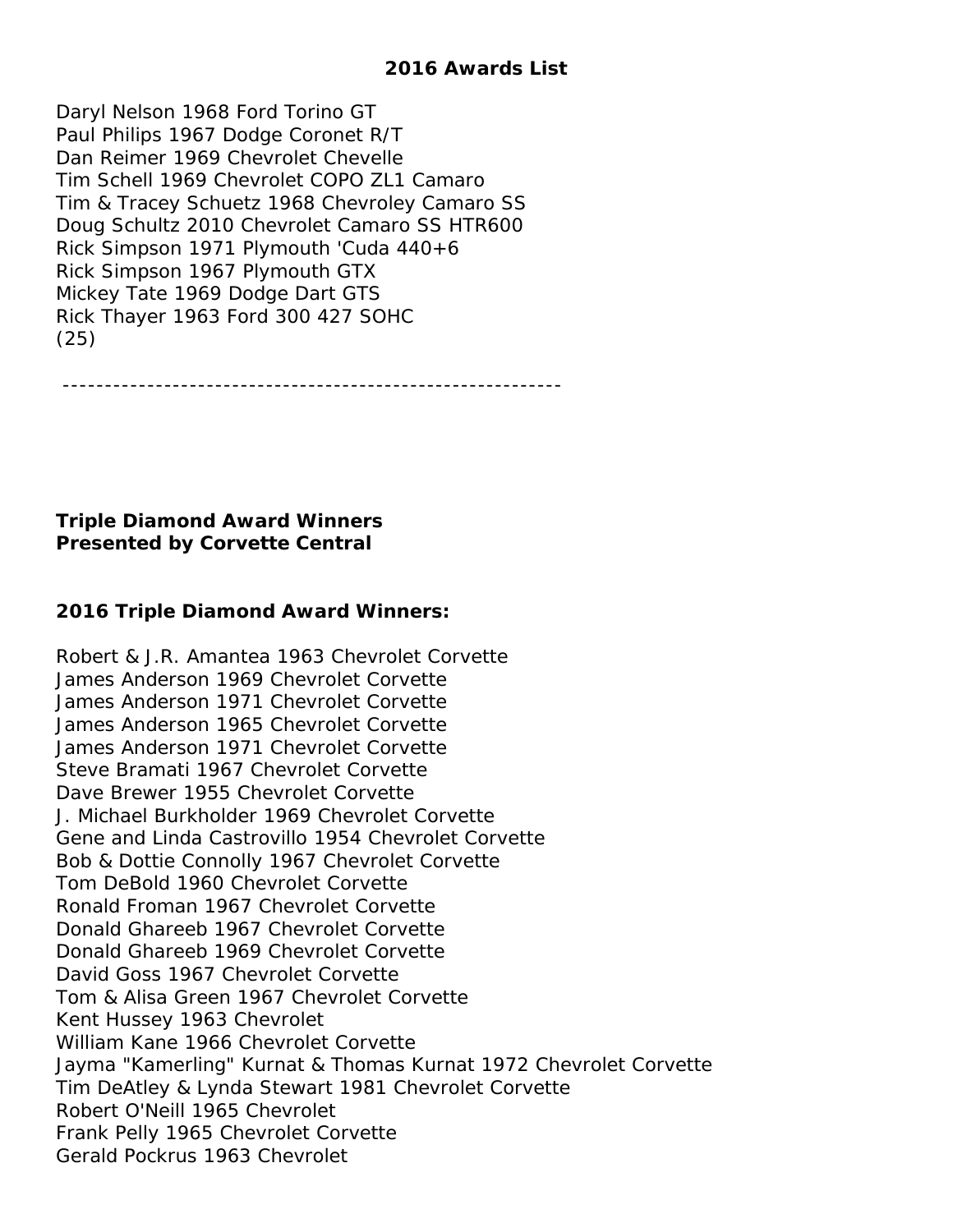Lawrence S. Sachs 1967 Chevrolet Corvette Lawrence S. Sachs 1967 Chevrolet Corvette Lawrence S. Sachs 1967 Chevrolet Corvette Lawrence S. Sachs 1968 Chevrolet Corvette Lawrence S. Sachs 1967 Chevrolet Corvette Michael Schultheis 1995 Chevrolet Corvette Michael Schultheis 1990 Chevrolet Corvette Frank Tetro 1967 Chevrolet Corvette Shannon M. Urton 1969 Chevrolet Corvette Dan Wells 1966 Chevrolet Corvette Bruce Wilcox 1958 Chevrolet Corvette (34)

-------------------------------------------------

### **Special Award Winners**

### **Leading Lady Awards-Vehicle Owned by a Woman Sponsored by MK Insurance**

MK Insurance Leading Lady Owned by a Woman- Ford: Glenda Yoder 1966 Ford Fairlane MK Insurance Leading Lady Owned by a Woman -GM: Christine Fletcher 1959 Pontiac Catalina Station Wagon MK Insurance Leading Lady Owned by a Woman -Mopar: Donna Randall 1971 Cuda 440-6 Survivor MK Insurance Leading Lady Owned by a Woman: Sam Styles 1967 Shelby GT500 Convertible

### **Shining Star Vehicle Owner Under 25 Years Old Presented by ProArc Electrical**

Pro-Arc Shining Star Award- Basil Beck III 1971 Olds 442 W30 Pro-Arc Shining Star Award- Cody Ingrassia 1968 Dodge Dart GT Pro-Arc Shining Star Award -Jacob Dykstra 1987 Buick Regal T-Type Pro-Arc Shining Star Award- Sydney Wonderling- Allison Legacy Car w/ WMBCF

### **Emerald Awards-- Best Vehicles Shown for the First Time within 200 Miles of Chicago**

Emerald AMC-First Time Shown Zach Straits 1969 AMC Hurst SC Rambler Emerald Buick-First Time Shown Michael Littlejohn 1972 Buick Skylark Emerald Chevrolet-First Time Shown Tim & Tracy Schuetz 1968 Chevrolet Camaro SS